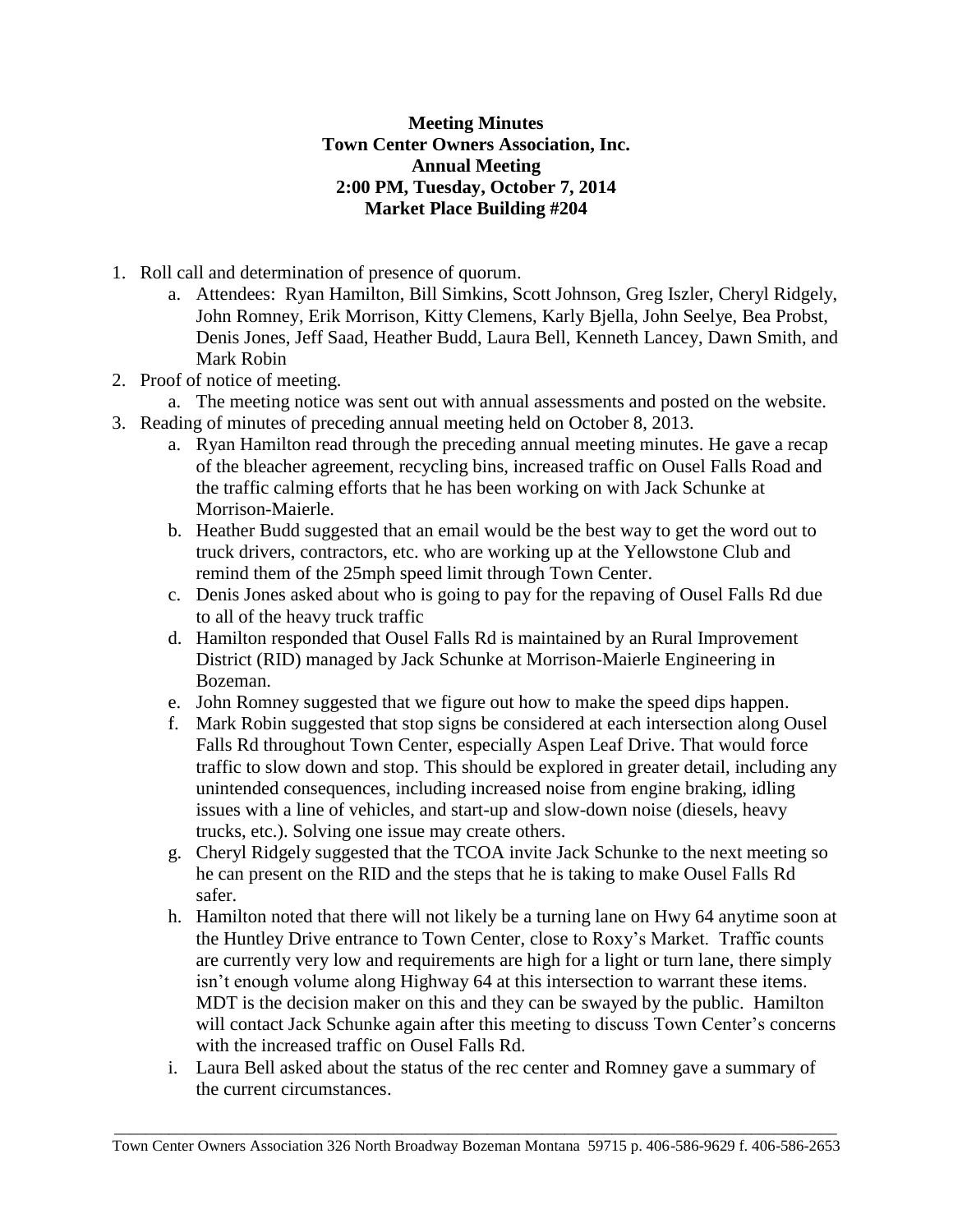- j. Kitty Clemens requested an amendment to the 2013 annual minutes to include the size of the loan from Simkins Holdings, LLC (\$374, 000); the interest rate (6%) and that Bill Simkins stated that the accrued interest may not have to be repaid. (NOTE: The loan amount of \$374,000 includes accrued interest).
- k. Clemens motioned to approve the minutes with the amendment and Scott Johnson seconded the motion, minutes approved.
- 4. Report of officers
	- a. Report on any new Resolutions, Consents, or Leases
		- i. Resolution regarding carport and/or parking structures on TCOA-owned parking lots
			- 1. Conversation ensued regarding the parking easement agreements with TNG, LLC (John Romney) and carports on TCOA-owned parking lots. It was noted that TNG will be responsible for any increased property taxes due to the addition of the carports, per the easement.
		- ii. Bleacher agreement with Big Sky Events, LLC (one more year for PBR and bleachers in TC)
			- 1. Hamilton talked about the Bleacher agreement, it expires after the 2015 PBR event and it is undetermined as to where the bleachers or the PBR will be moving to, if at all.
		- iii. Update on ownership of Town Center Park
			- 1. Town Center Park, Lot G Block 5, is 3.2 acres and it is currently owned by Simkins Holdings, LLC. One possibility is that the Simkins could reserve the west half of the lot as public open space and then possibly follow the public processes to pursue an exchange of open space with a corresponding acreage in a portion of the 4.6-acre Neighborhood Park A south of Cottonwood Crossing.
			- 2. Clemens mentioned that Simkins own the land at Town Center Park, and that the TCOA pays to maintain the park, and that park rental fees for events do not cover the cost of park maintenance.
			- 3. The cost of maintaining the park, watering the grass and replacing dead grass from the hockey rink each spring are all very expensive.
			- 4. Hamilton mentioned that the TCOA is irrigating with potable water, the Big Sky Water & Sewer District (BSWSD) has a tiered rate system and that the TCOA pays the top tier rate due to usage. The TCOA needs to obtain an easement from Boyne to bring the treated wastewater to TC parks. Hamilton has a meeting with Ron Edwards at the BSWSD to discuss possible solutions using grey water.
			- 5. Romney asked if there are any issues with children playing on the grass where treated wastewater is used. It was noted that grey water is presently used to irrigate the community park and the golf course.
			- 6. Clemens mentioned that many parks around the country use treated wastewater and that we could also be helping the BSWSD with discharge issues.
	- b. Review of budget
		- i. Karly Bjella read through the budget, the TCOA follows accrual accounting
	- c. Questions about budget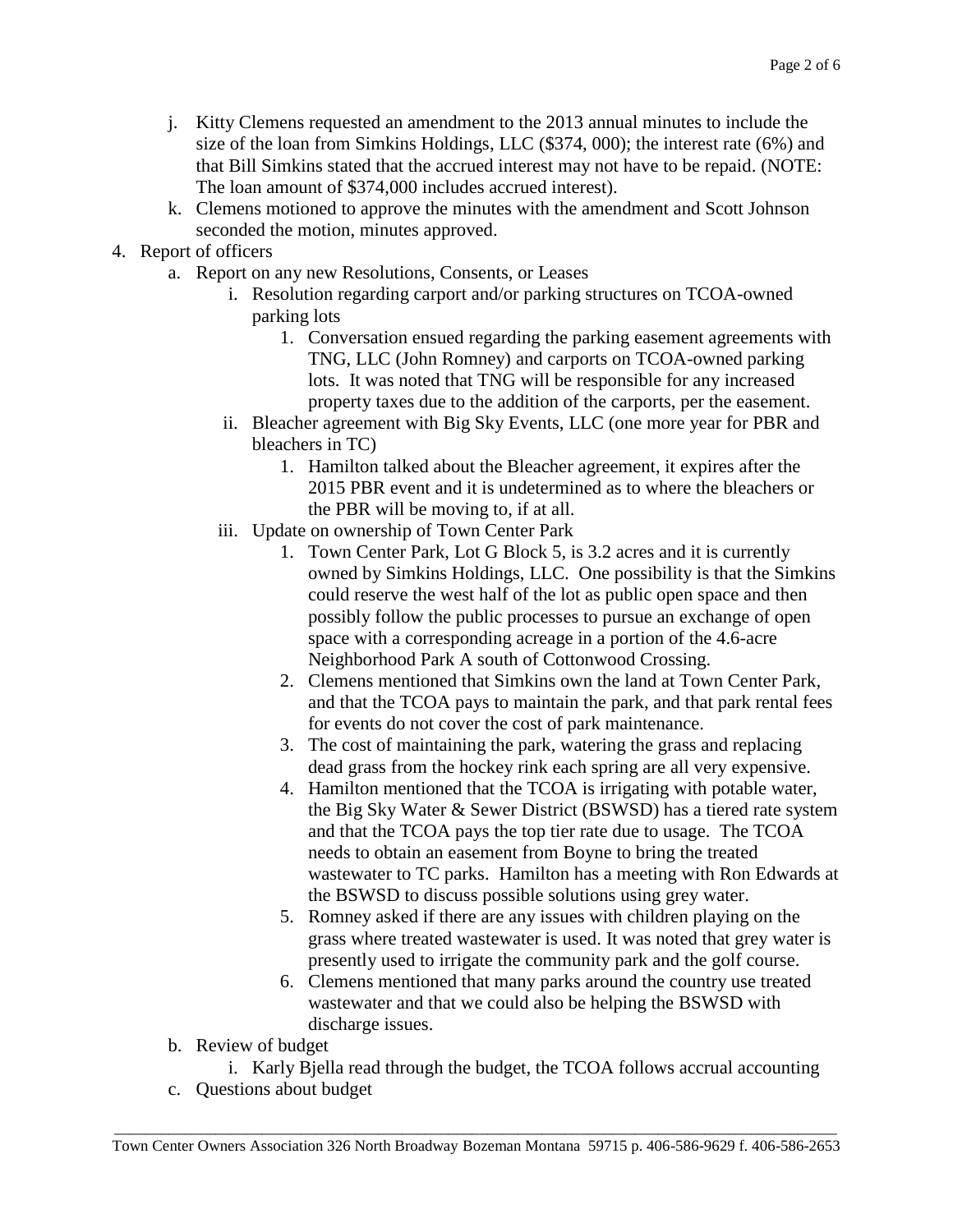- i. Johnson asked about what the triggers are for someone to start paying once construction is completed.
- ii. Hamilton mentioned that the TCOA begins assessing each lot when it has been purchased from Simkins Holdings, LLC (master developer of Town Center). The initial assessment is for unimproved property (which is 20% of the improved rate), and the full assessment upon completion of the project/building.
- iii. Clemens asked if the TCOA is paying to plow the grocery store parking lot
- iv. Hamilton responded and said that the grocery store is paying dues at \$2.08 per square foot, like all other commercial properties in TCOA.
- v. Johnson asked what the hospital is paying.
- vi. Hamilton responded and said that the Big Sky Medical Center (BSMC) is currently paying the unimproved rate (which is 20% of the improved rate), as they have since they purchased property in Town Center.
- vii. Discussion continued regarding the assessment rate that the hospital will pay in the future. Hamilton responded that they will probably end up maintaining their own 7+ acre campus due to their unique maintenance requirements, especially during the winter.
- viii. Ridgely mentioned that the hospital cannot participate in the light lease program that the TCOA has with NorthWestern Energy because they have special beacon lights on top of the poles (for the helicopters), so the BSMC will own all of their parking lot and site lights. BSMC is estimating a late fall 2015 opening date.
- ix. Lancey mentioned that it might be helpful to have a breakdown of the site services number as it is getting fairly large.
- x. Erik Morrison's time is paid by the TCOA for the Farmers Market, Christmas Stroll, social media, and many other events and activities.
- xi. John Seelye asked as Town Center grows, will dues increase?
- xii. Bill Simkins responded, the TCOA should have economies of scale as Town Center grows, so hopefully dues will not go up. TCOA will make every effort to keep dues as low as possible.
- xiii. Greg Iszler mentioned that there is a significant distance between the two areas of development in Town Center now. His need for more equipment has increased due to the expansion of development and the distance between the two areas. This has contributed to the cost increase.
- xiv. Hamilton mentioned that all of the contracts with Rocky Mountain Townworks are in the TCOA corporate notebook.
- xv. Dawn Smith asked how the carports are assessed.
- xvi. Hamilton mentioned that there are no assessments for the carports, but that TNG, LLC will pay for any increase in property taxes on that TCOA-owned parking lot, per the easement.
- xvii. Romney stated that the carports are available for use by his residential rental tenants.
- xviii. Clemens said that she sees the carports as visual pollution with boats hanging over the sidewalks, and misc. debris. She said that the TCOA CCR's state that there is no overnight parking in commercial lots.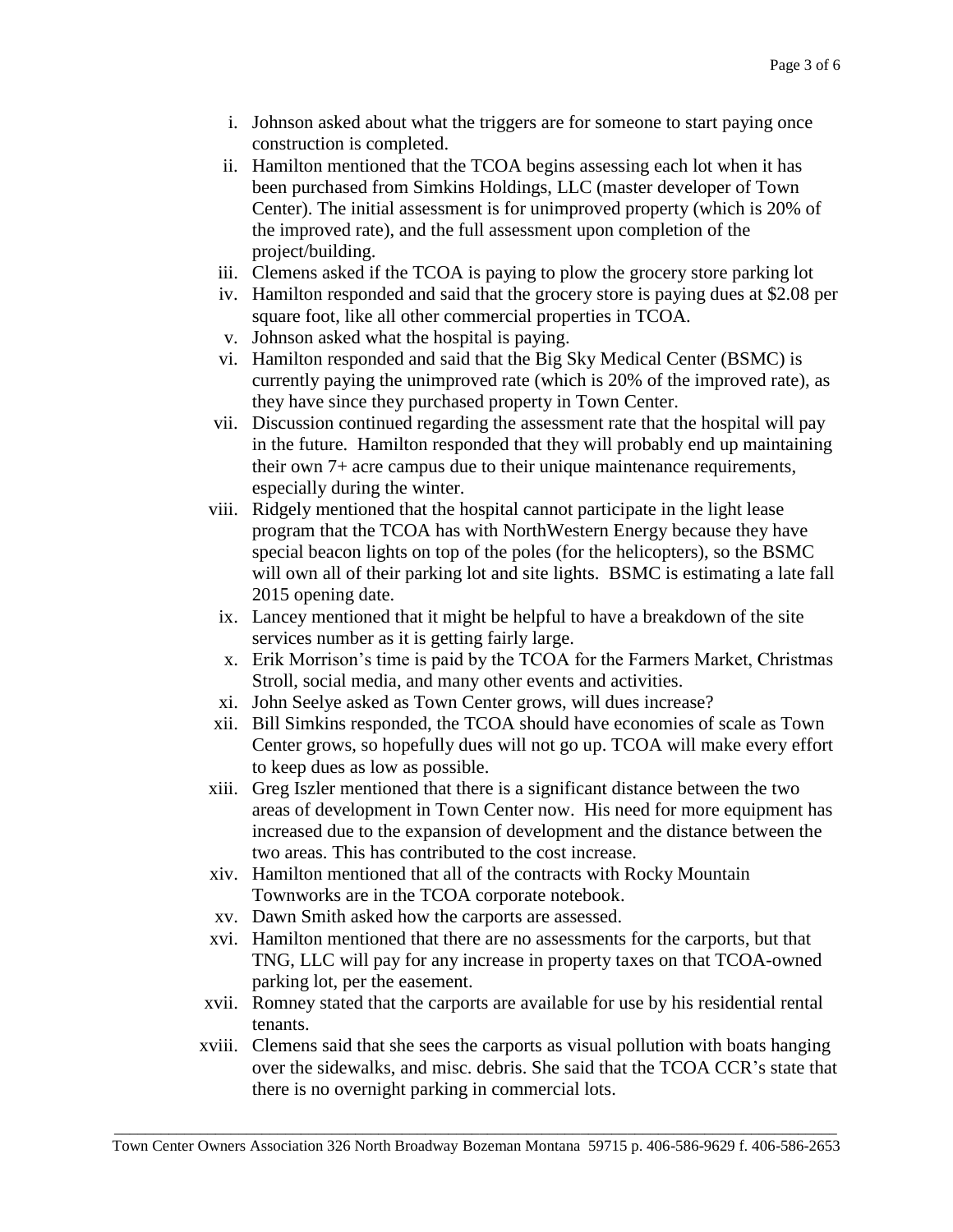- xix. The loan from Simkins Holdings, LLC is approximately \$310,000, the interest rate is at 6% and the accrued interest is approximately \$87,000 for a total of approximately \$397,000.
- xx. Lancey asked if TCOA is paying on the loan.
- xxi. TCOA responded that it is not currently making loan payments on a regular basis, but a loan payment has been made in the past, and, this loan is accruing interest.
- 5. Report of committees
	- a. Architectural Committee update
		- i. Hamilton gave a quick review of Roxy's Market, the BSMC, the Brewery/Crossfit building, Lot B Tower Building – opening this winter, Lot E - starting construction is the spring and should be open by next winter, Cottonwood Crossing South – finishing construction soon and should be ready for occupancy November 2014.
		- ii. Clemens asked about the architectural committee, inquired if minutes are taken, and if TCOA has meetings documented for TCOA owners to review.
		- iii. Hamilton responded that the architectural committee does not currently take minutes and the committee is made up of himself, Bill, Tom, and Mitch Simkins.
		- iv. Ridgeley mentioned that the TCOA's architectural review on the hospital project was very thorough.
		- v. Clemens mentioned that the architectural committee should discuss and follow up on current covenant violations.
		- vi. Hamilton mentioned that the TCOA does not have a covenant enforcement committee but he could look into the process for setting up a new committee.
		- vii. Robin mentioned that in the past a phone call to Hamilton has worked when any covenant violations were noted.
		- viii. Seelye suggested that it might be the right time to set up a more formal architectural review committee. This might save time in the future and everyone would go through the same structured process.
		- ix. Budd asked about Town Center lighting, and mentioned that Roxy's looks like a spaceship with lights, and how will the Christmas lights look on such a large building, she is concerned that Town Center could start looking more like an amusement park the bigger it gets.
		- x. Hamilton mentioned that Town Center is dark sky compliant and that the TCOA cannot control if business owners choose to leave their lights on over night, but that the light emittance will increase the more Town Center builds out.
		- xi. Ridgeley mentioned that the lighting review is very thorough and complies with the zoning regulations.
	- b. Town Center updates
		- i. Hamilton skipped this section as projects are mentioned below.
	- c. Events to support commercial district, enhance residential area (quality of life, property values)
		- i. Suggestions welcome on current and future events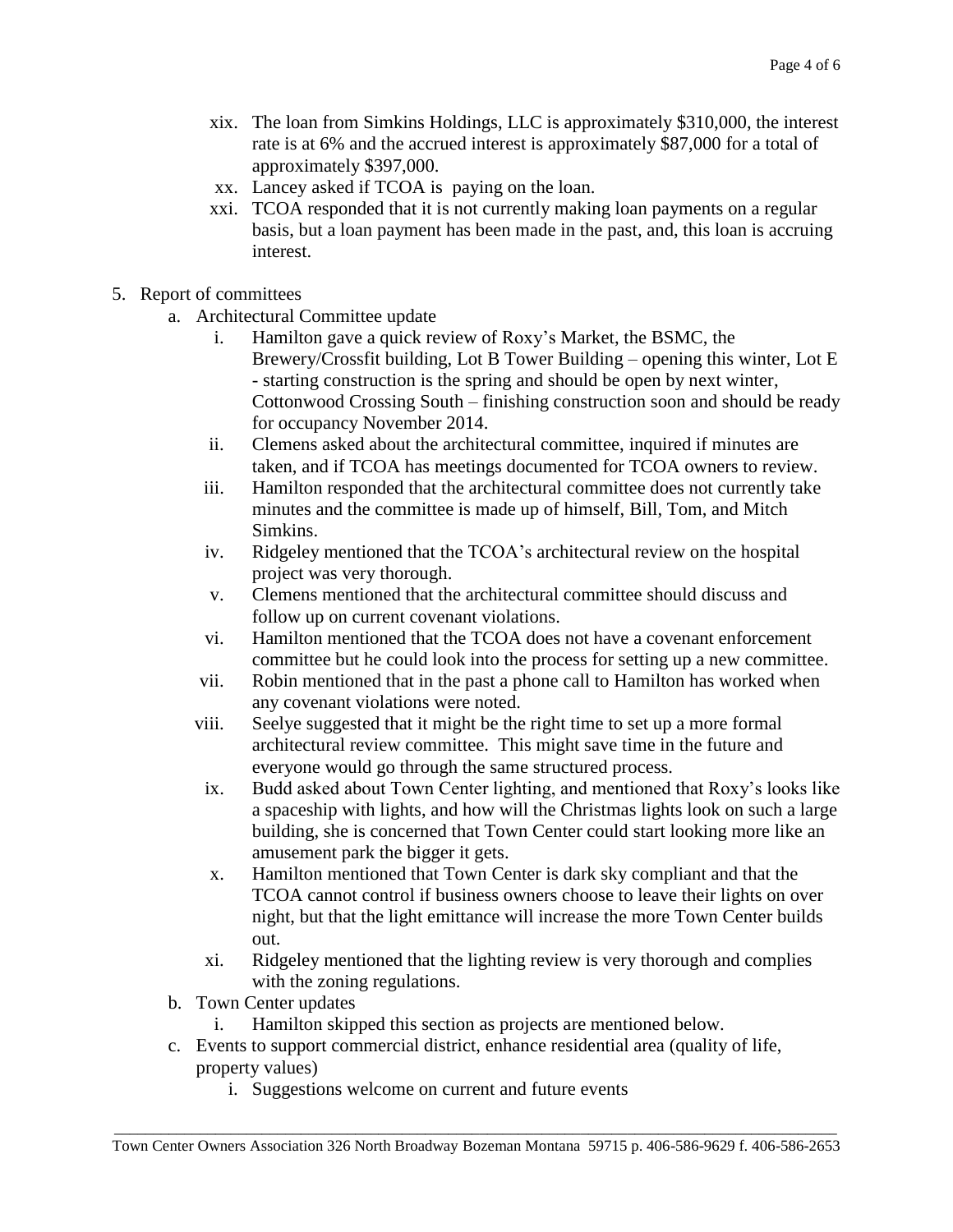- 1. Hamilton gave a rundown of Town Center events, hockey, ice skating, farmers market, concerts, etc. He mentioned that owners should give Erik Morrison a call with any event ideas or feedback.
- ii. Marketing Big Sky and Town Center through events
	- 1. Hamilton mentioned that events bring people to Town Center. For instance, the recent homecoming parade, that is good for Town Center businesses and good for the community.
	- 2. Robin noted that August 1 is the busiest day of the summer for the Hungry Moose. He has heard complaints from farmer's market vendors that the PBR really disrupts their schedule and they lose a lot of money by not having that market in Big Sky at the end of July/early August.
	- 3. Hamilton heard that the PBR might move to Thursday and Friday next summer so it might not even be an issue with farmers market.
- d. New businesses since last newsletter
	- i. Alberto's Authentic Mexican Cuisine, East Slope Outdoors, Rhinestone Cowgirl, Roxy's Market, Bozeman Deaconess Health Services, Creighton Block Gallery- Contemporary Art, Big Sky Shirt Co.
- e. Work with Big Sky Chamber of Commerce
	- i. TEDD/TIF
		- 1. Hamilton gave a summary of what the TEDD could do for Big Sky. The TEDD committee is planning on a public engagement process in the future and Big Sky community members will be called upon to write a letter of support.
- f. Twitter, Facebook, and Events
	- i. Events & Social Media Manager, Erik Morrison
		- 2. Morrison asked that business owners contact him with any input.
- g. Project Update (Present and future projects)
	- i. Roxy's Market and Cafe
	- ii. CrossFit & Brewery Building
	- iii. TNG Tower Building
	- iv. Big Sky Medical Center-Ridgeley mentioned that depending on how the winter goes for the construction crews that will affect their opening date next fall. They are going to host a job fair in 2015 to hopefully attract and employ a lot of Big Sky residents.
	- v. Cottonwood Crossing South Condos- Romney mentioned that the units will be ready for occupancy in November, his target renter is year-round, salaried employees. They are all two-bedroom units. His goal all-along is to provide housing for people who work in Big Sky.
	- vi. Hotel Simkins mentioned that he and his brothers are in the process of designing a hotel, it will probably be a Marriott brand, 115 rooms, they are 2/3 of the way done with the design process, and they are looking for an investor. A potential operator has been selected who manages hotels in Jackson Wyoming. Hamilton mentioned that Simkins are taking 9 lots to final plat and the hotel lot and other commercial lots will be available for sale possibly this spring.

 $\_$  ,  $\_$  ,  $\_$  ,  $\_$  ,  $\_$  ,  $\_$  ,  $\_$  ,  $\_$  ,  $\_$  ,  $\_$  ,  $\_$  ,  $\_$  ,  $\_$  ,  $\_$  ,  $\_$  ,  $\_$  ,  $\_$  ,  $\_$  ,  $\_$  ,  $\_$  ,  $\_$  ,  $\_$  ,  $\_$  ,  $\_$  ,  $\_$  ,  $\_$  ,  $\_$  ,  $\_$  ,  $\_$  ,  $\_$  ,  $\_$  ,  $\_$  ,  $\_$  ,  $\_$  ,  $\_$  ,  $\_$  ,  $\_$  , Town Center Owners Association 326 North Broadway Bozeman Montana 59715 p. 406-586-9629 f. 406-586-2653